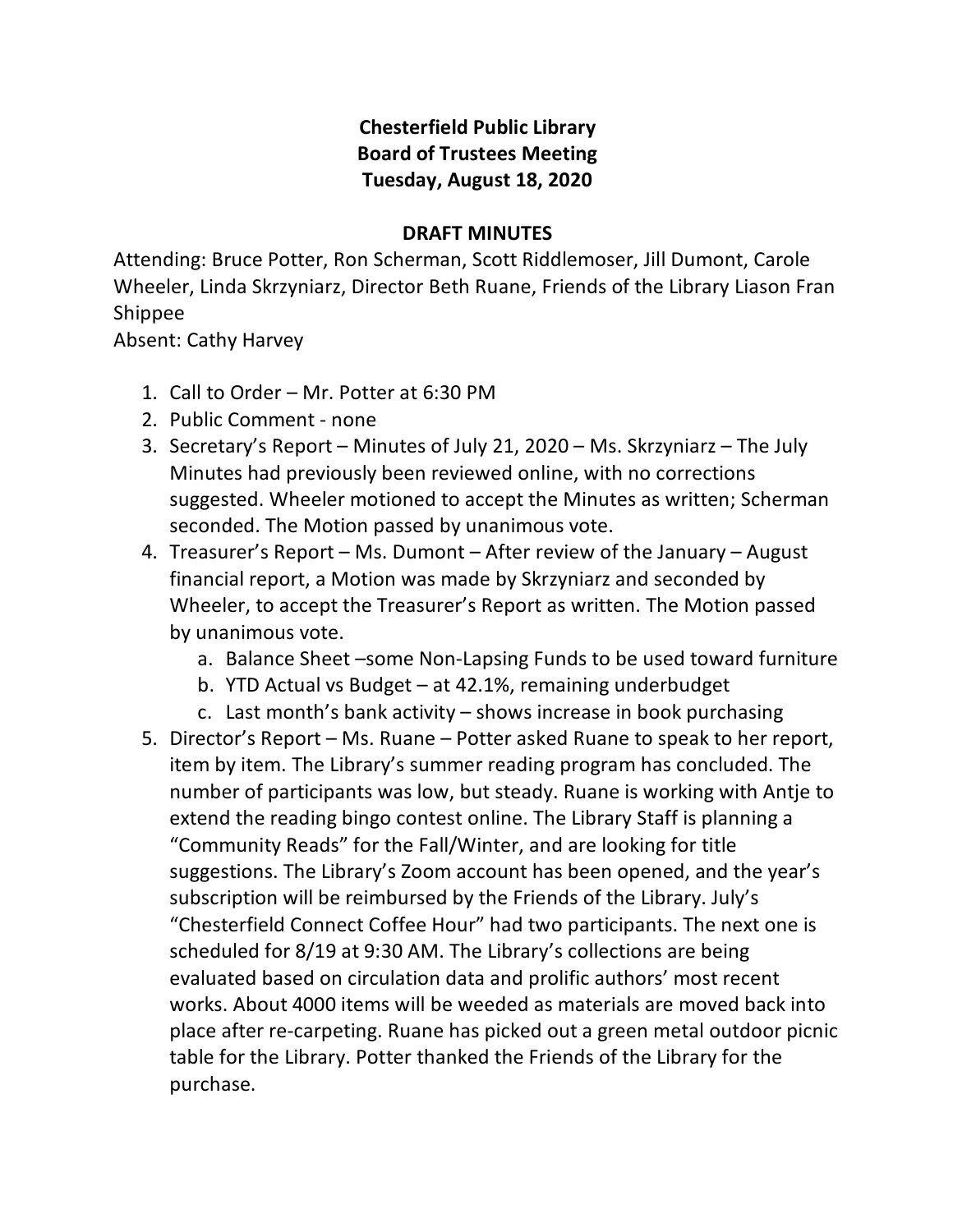- 6. Old Business
	- a. Policies to be reviewed Ruane will put together a list of Library policies using "last-date-reviewed' criteria before beginning work with the Policy Committee.
	- b. Carpeting replacement Chris Yasika of JDS Flooring has been in touch with Ruane and will be starting the project on 9/11 or 9/18. Staff will have books and shelving moved up to the left pillars before his on-site visit one week prior.
	- c. The Big Shift/Shelving update Potter will be presenting a Big Shift update to the SelectBoard in late August. Riddlemoser will arrange for Ruane to meet with Jaffrey's Library Director to discuss the initial planning ideas for the Big Shift.
- 7. New Business
	- a. Coronavirus Response Ruane received two plexiglass quotes from local companies who wanted to drill into the front desk. Cheshire Glass Company made a different proposal; they would install removable plexiglass from the ceiling, and offered a 30 day quote of \$1472. After discussion, a Motion was made by Potter, seconded by Wheeler, to accept the quote from Cheshire Glass to install the plexiglass now, and schedule the work to be done in mid-October when the re- carpeting project is completed. The Motion passed by unanimous vote.
	- b. Friends of the Library Shippee would like to invite a group of the Friends of the Library to come into the Library to meet with Ruane and learn about the re-carpeting plan and the Big Shift goals.
	- c. Curbside Pick-up continues- Ruane reported that patrons are really missing the browsing, so she and the Staff will be offering "Mystery Bundle" books available through the online collection catalog.
	- d. Fencing/tree work update- Delayed until after the carpet project.
	- e. Alternate Trustee vacancy Ed Cheever has agreed to serve another one-year position. Trustees are looking for another Alternate.
	- f. Proposal to change the next Trustee Meeting date Due to scheduling conflicts, the Trustees agreed unanimously to change the September meeting date to 9/22 at 6:30 PM.
	- g. Storage shed Potter contacted Millbrook about installing a storage shed behind the Library. He received a quote of \$6659, including installation, for a 12'x20' shed. Shippee questioned the size of the